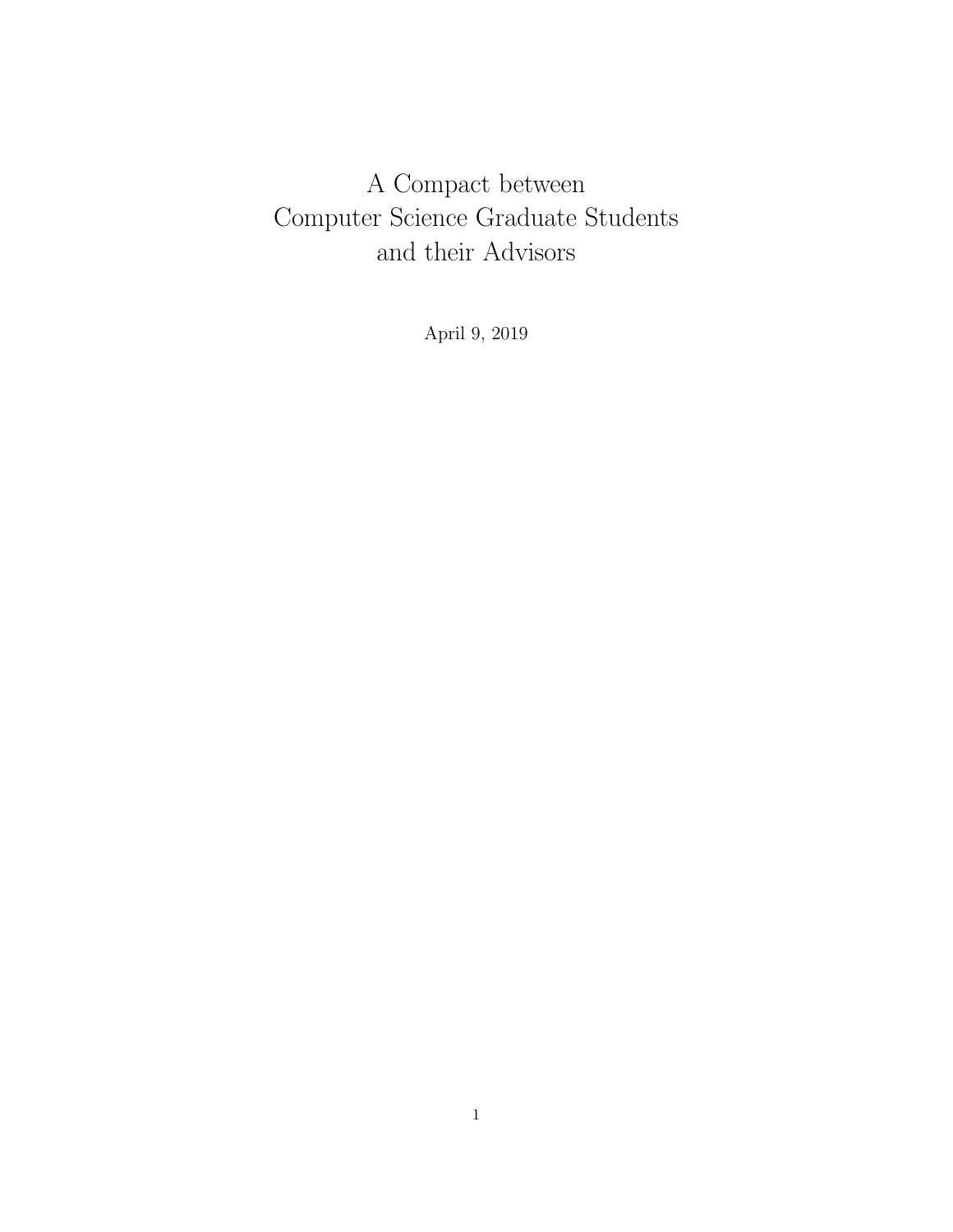## Introduction

This Compact between Computer Science Graduate Students and their Advisors is a guide intended to support the development of a positive and professional mentoring relationship between graduate students and their research advisors. A successful relationship requires commitment from the student, advisor, graduate program, and institution, and this document provides guiding principles toward that relationship. As such, it is aspirational in nature, being a statement by the Computer Science faculty regarding how they believe the relationship between advisors and graduate students should be, and the behavior that we commit to strive for.

This compact relies heavily on a document drafted in 2008 by the American Association of Medical Colleges<sup>1</sup>, and modified for Virginia Tech in 2017 by the faculty of the Mining and Minerals Engineering Department. The Virginia Tech Graduate School provides a more extensive document, Expectations for Graduate Education, that Graduate students are expected to also familiarize themselves with. This compact does not supplant the VT Expectations for Graduate Education, but provides brief, department-specific guidance.

## The Compact

Graduate training entails both formal education in a specific discipline and research experience in which the graduate student trains under the supervision of one or more investigators who will mentor the student through graduate school. A positive mentoring relationship between the graduate student and the research advisor is a vital component of the student's preparation for future careers and mentoring roles. Individuals who pursue graduate education are embarking on a path of lifelong learning and are expected to take responsibility for their scientific and professional learning and development from the onset. This includes progress through the graduate program. This means seeking guidance on and knowledge about course requirements and program requirements, policies, and procedures. Students must also commit to working on an individual development plan. Faculty members who advise students are expected to fulfill the role of mentor, which includes providing scientific training, guidance, instruction in the responsible conduct of research and research ethics, and financial support. The faculty advisor also serves as a scientific and professional role model for the graduate student. In addition, the advisor offers encouragement as the graduate student prepares an individual development plan and facilitates the experiences and professional skills development essential for a broad set of career paths.

### Quality Advising

Effective mentoring is crucial for graduate school trainees as they begin their scientific careers. Faculty advisors must commit to dedicating substantial time to the scientific, professional, and personal development of the graduate student. Whether a faculty member acts as the primary research advisor or sits on a student's advisory committee, a relationship of mutual trust and respect between advisor and graduate student is essential for healthy interactions and to encourage individual growth. Effective mentoring should include teaching the scientific method, providing regular feedback in the form of both positive support and constructive criticism to foster individual growth, teaching the "ways" of the scientific enterprise, and promoting careers by providing or directing students to appropriate opportunities. The best advisors are careful listeners who actively promote and appreciate diversity. They possess and consistently maintain high ethical standards, acknowledge and recognize the contributions of students—in publications and intellectual property, for example—and have a record of research accomplishments and financial support. Finally, it should be recognized that mentoring does not end with a student's completion of the graduate program but continues throughout the student's professional life.

<sup>1</sup>AAMC(2016) Compact Between Biomedical Graduate Students and Their Research Advisors: A framework for aligning the graduate student mentor-mentee relationship. The Association of American Medical Colleges, Washington, DC. https: //www.aamc.org/initiatives/research/gradcompact/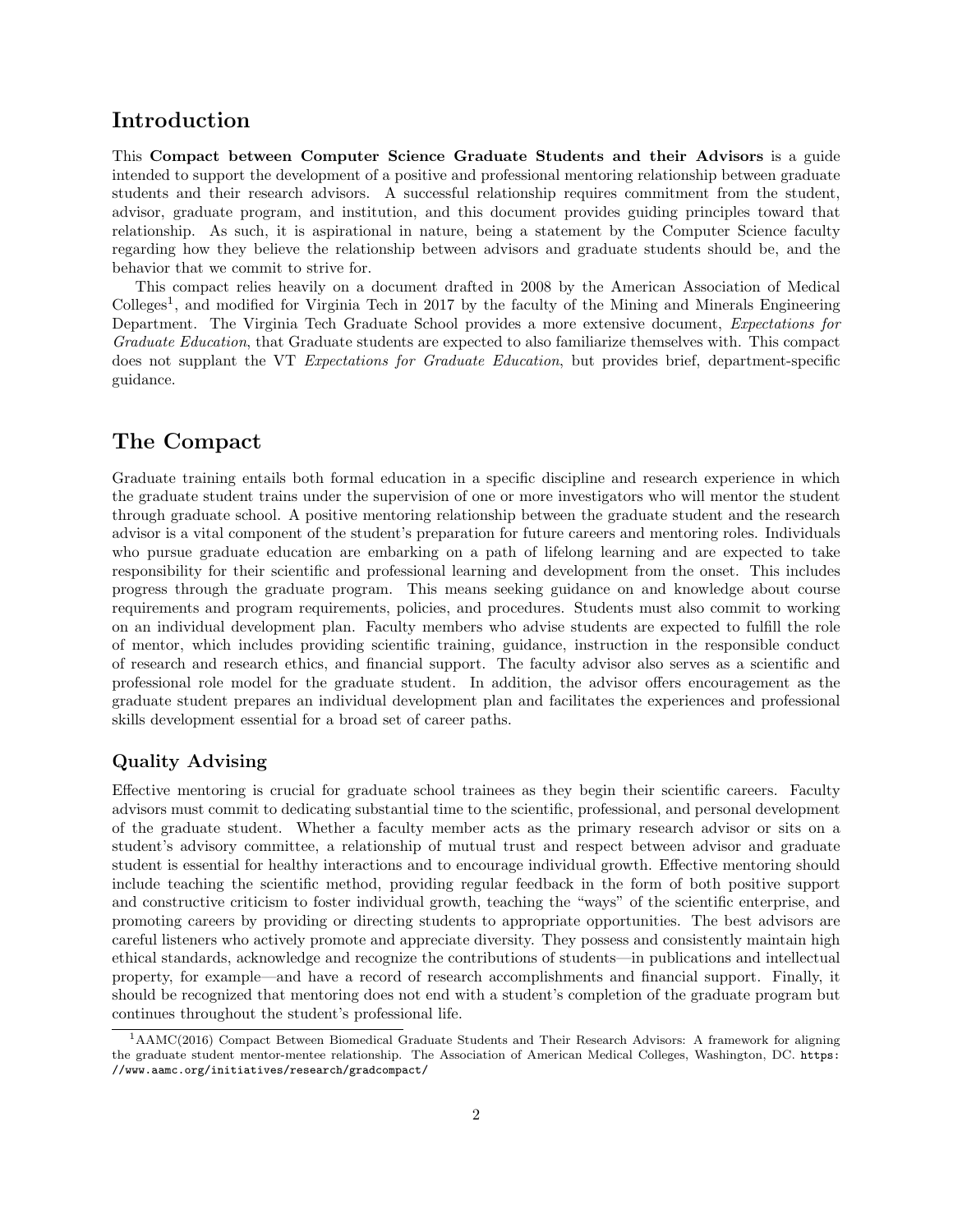#### A Note about Academic Civility

The Department of Computer Science is committed to sustaining a positive workplace and learning environment that respects individual dignity and is free of coercion, harassment, intimidation, fear, and exploitation (see Virginia Tech's Principles of Community). Graduate students, therefore, have a reasonable expectation of civility from faculty and staff with whom they interact. Likewise, they are expected to extend that civility toward others in the Virginia Tech community.

#### Skill Sets and Counseling for a Broad Range of Career Choices

Graduates in Computer Science have a broad range of options regarding the types of careers available to them. The University and the Computer Science Department provide a variety of resources that will allow graduate students to appreciate, navigate, discuss, and develop career choices. Graduate students are encouraged to take advantage of these resources during the course of their graduate studies. Advisors are expected to offer advice and guidance on such topics as well.

## Commitments of Graduate Students

I acknowledge that I have the primary responsibility for the successful completion of my degree. I will be committed to my graduate education and will demonstrate this by my efforts in the classroom, research activities, and all other related academic and professional activities. I will maintain a high level of professionalism, self-motivation, initiative, engagement, scientific curiosity, and ethical standards, including complying with institutional and research group standards for contributing to an inclusive research environment.

I will meet regularly with my research advisor to provide updates on the progress and results of my course work, research, and professional and career development activities. I will work with my research advisor to develop a thesis/dissertation project. This will include establishing a timeline for each phase of my work. I will strive to keep engaged with the work, discuss experimental findings and any pitfalls, and meet the established goals and deadlines.

I will work with my research advisor to select a thesis/dissertation committee. I will discuss my progress to date and be responsive to the advice and constructive criticism from my committee. I will meet at least once per semester with my advisor or my committee to set goals and timelines for my degree progress.

I commit to learning how to write in scientific and technical English in my area of computer science. I commit to improving my writing skills during my graduate studies. As needed, I will take classes or workshops, practice writing, and read appropriate materials on writing to advance my writing skills to the level required for publication and graduation.

I will be a good citizen of my department and of my research group. I agree to take part in shared research group responsibilities and will use research group and departmental resources carefully and frugally. I will maintain a safe and clean research space. I will be respectful of, tolerant of, and work collegially with all departmental and university personnel. I will be an active contributing member to all team efforts and collaborations and will respect individual contributions. I will also contribute to an environment that is safe, equitable, and free of harassment. I acknowledge that my work space may be somewhere other than the Virginia Tech campus.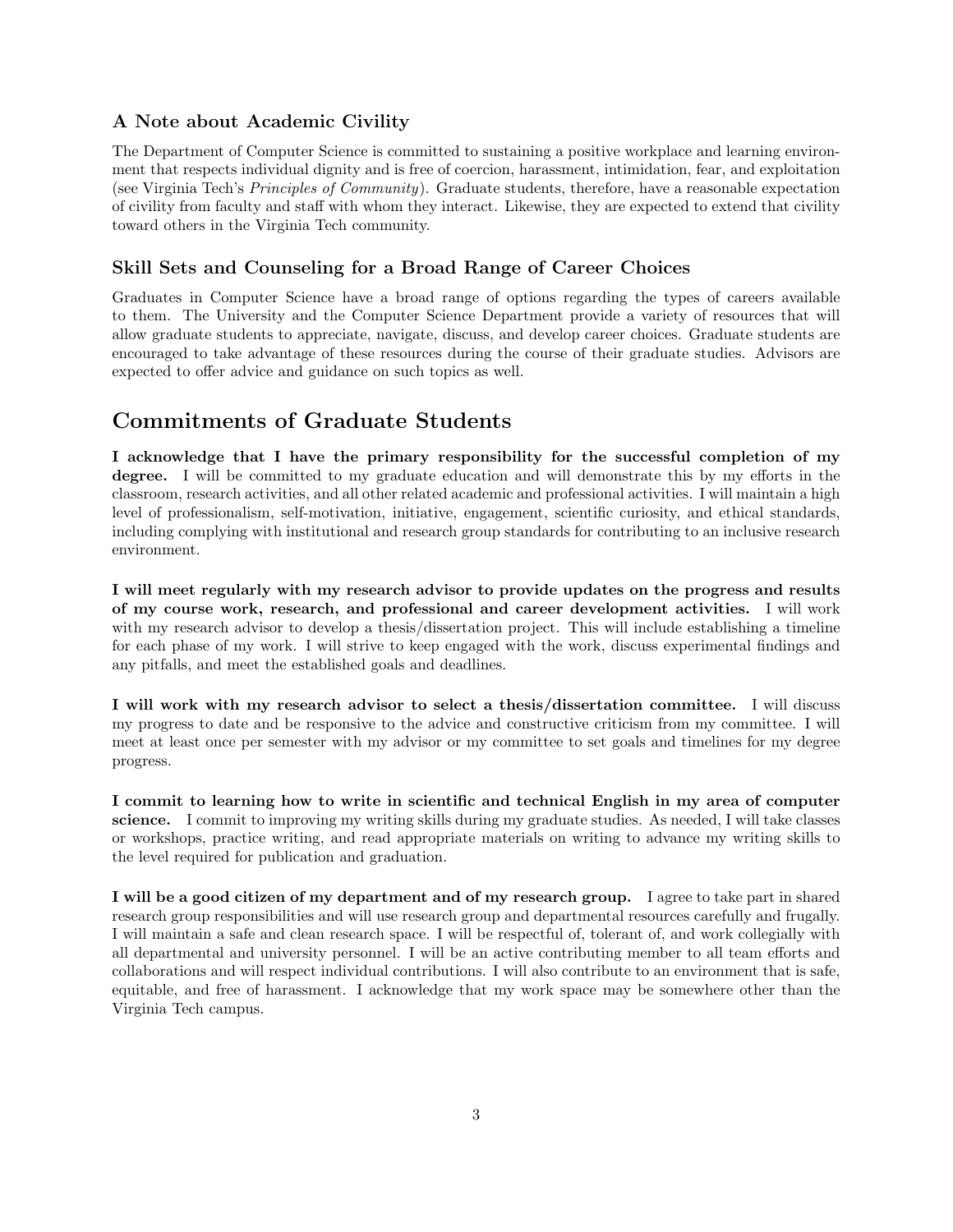I will maintain detailed, organized, and accurate research records. Ownership of intellectual property created by graduate students is governed by Virginia Tech Policy 13000. With respect to data ownership, I acknowledge that original notebooks, digital files, source code, and tangible research materials belong to the institution and will be provided to my advisor or supervisor when I finish my thesis/dissertation so that other individuals can reproduce and carry on related research, in accordance with institutional policy. Institutional rights of ownership, especially of software, are often non-exclusive, and I also have rights to access and use the software that I produce, in accordance with institutional policy. I will consult with my advisor and appropriate University authorities if I wish to make use of software and data created as part of my research work.

I will discuss policies on work hours, medical leave, and vacation with appropriate representatives of my graduate program and my research advisor. I will consult with my advisor in advance of any planned absences and apprise my advisor of any unexpected absences due to illness or other issues.

I will discuss policies on authorship and attendance at professional meetings with my research advisor. I will work with my advisor to disseminate all relevant research results in a timely manner before completion of all degree requirements. I will be knowledgeable of the policies and requirements of my graduate program, graduate school, and institution. I will commit to meeting these requirements in the appropriate time frame and will abide by all institutional policies and procedures.

I acknowledge that an adequate publication record is necessary for graduation. I will discuss expectations for publication with my advisor.

I will attend and actively participate in research meetings and seminars that are part of my educational program. To enhance research, leadership, and additional professional skills, I will seek out other enrichment opportunities, such as participation in professional organizations and meetings, student representation on institutional committees, and coordination of departmental events.

I recognize that professional service is important for my field and my own career development. Professional service may include serving on committees at the university, reviewing papers, and organizing conferences and meetings.

I will approach teaching assignments with the same integrity and commitment as my research endeavors. I will be knowledgeable of institutional and departmental expectations with respect to teaching. I will perform my assigned duties ethically, and with respect for the Virginia Tech Principles of Community. I will seek pedagogical training or mentoring when appropriate.

I will conduct my research in an ethical and professional manner. I will be knowledgeable and comply with all institutional research policies, including those related to laboratory safety practices, animaluse and human-research, and waste disposal policies. I will participate in my required safety, ethics, and conflict of interest training, and practice the guidelines presented therein while conducting my research. I will also seek input on and comply with institutional policies regarding my research design and data analysis.

I acknowledge that I have the primary responsibility for the development of my own career. I recognize that I need to explore career opportunities and paths that match and develop my individual skills, values, and interests to achieve my desired career goals. I understand that there are tools such as the individual development plan that I should use to help me define my career goals and develop my training plan. I will seek guidance throughout my graduate education from my research advisor, career counseling services, thesis/dissertation committee, other mentors, and any other resources that can offer advice on career planning and the wide range of opportunities available in the field of Computer Science.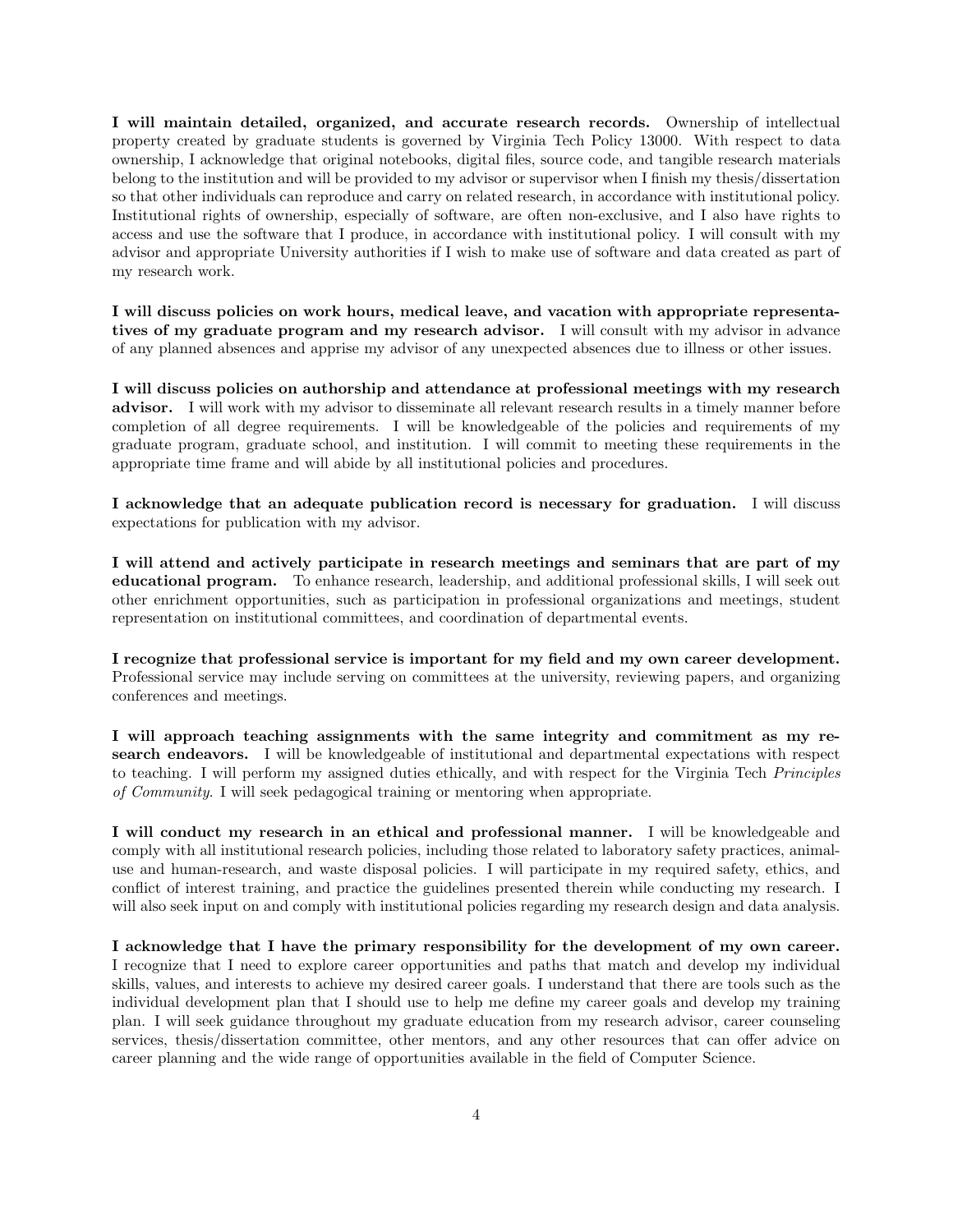## Commitments of Research Advisors

Throughout the graduate student's time working with me, I will be supportive, equitable, accessible, encouraging, and respectful. I will foster the graduate student's professional confidence and encourage intellectual development, critical thinking, curiosity, and creativity. I will continue my interest and involvement as the student moves forward into a career.

I will be committed to meeting one-on-one with my student on a regular basis. I will regularly review the student's progress and provide timely feedback and goal-setting advice. I will meet at least once per semester with the student to set goals and timelines for their degree progress.

I will be committed to my student's research project. I will work with the student to help plan and guide the research project, set reasonable and attainable goals, and establish a timeline for completion of the project.

I will help my student select a thesis/dissertation committee. I will assure that this committee meets as appropriate to review and discuss the graduate student's progress and future directions. I understand that the function of this committee is to help the student complete their research, and I will respect the ideas and suggestions of my colleagues on the committee.

I will provide an environment that is intellectually stimulating, emotionally supportive, safe, equitable, and free of harassment. I will demonstrate respect for all graduate students as individuals without regard to gender, race, national origin, religion, disability or sexual orientation, and I will cultivate a culture of tolerance among my entire research group.

I will be committed to providing financial resources, as appropriate and according to my institution's guidelines, for my student to conduct thesis/dissertation research. For students with external funding, I will work to provide resources for non-covered activities (e.g., travel), as appropriate.

I acknowledge and respect that graduate students often have legitimate demands on their time aside from their research. In particular, students typically have a course load, and students that I do not myself support with a research position will likely have teaching or other job-related duties. I will not make unreasonable demands on their time or cause unreasonable conflicts among their various obligations.

I will expect my student to share common research group responsibilities, and to use resources carefully and frugally. I will also meet with the graduate student to review data management, storage, and record keeping. I will discuss with the student intellectual policy issues regarding disclosure, patent rights, and publishing research discoveries.

I will discuss with my student authorship policies regarding papers. I will acknowledge the graduate student's scientific contributions, and I will provide assistance in getting the student's work published in a timely manner.

I will discuss with my student appropriate goals for publication. I will communicate minimum expectations for publication quality and quantity for graduation. I will provide guidance on publication venues, and I will offer timelines for successful completion.

I will guide my student to materials for learning writing and will provide feedback on writing that my student provides me. I will provide sufficient deadlines to allow for multiple iterations on manuscripts, theses, and dissertations as required.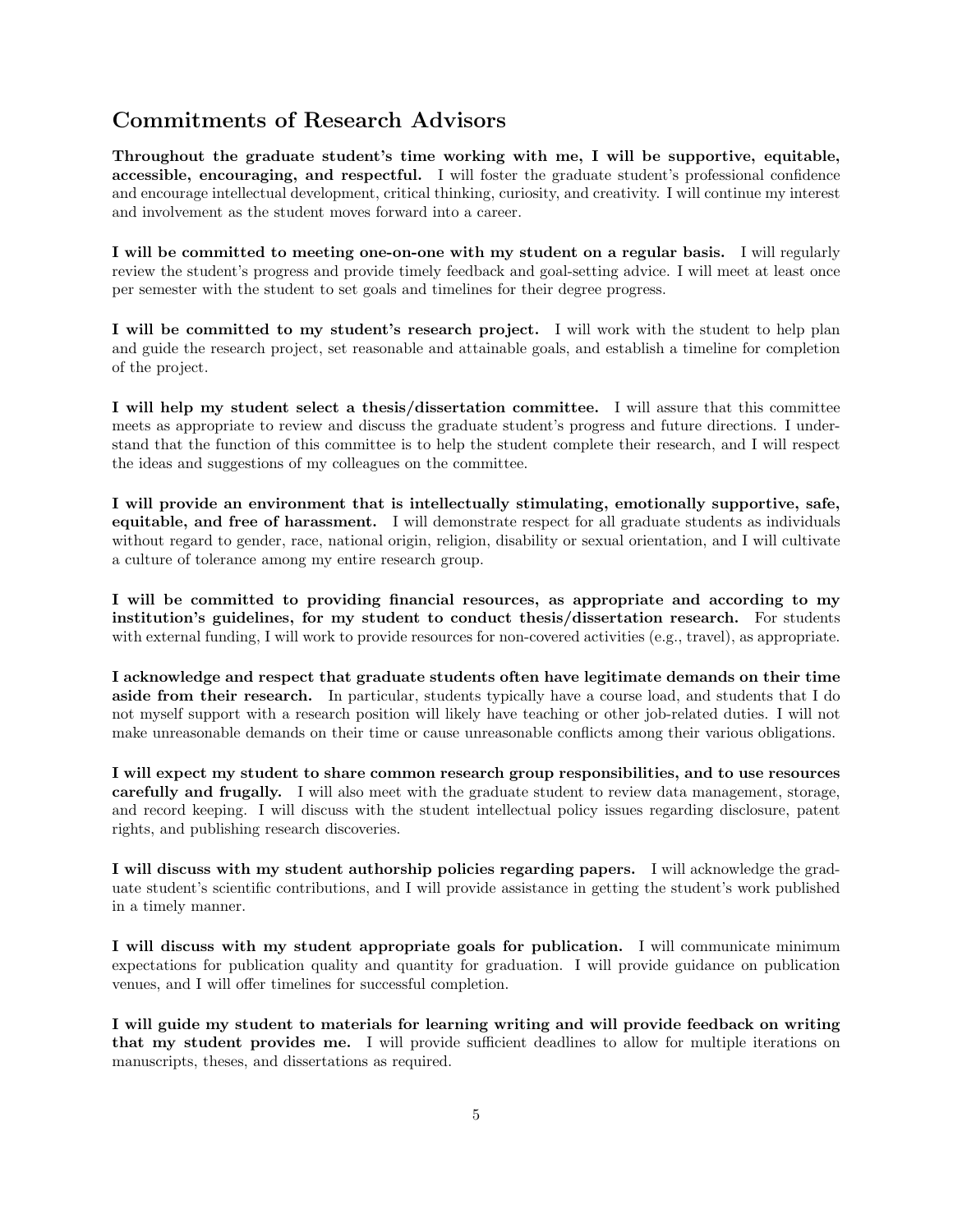I will be knowledgeable of and guide my student through the requirements and deadlines of the graduate program and the institution, as well as teaching requirements, if any, and human resources guidelines.

I will encourage my student to attend and present their research at scientific/professional meetings and make an effort to secure and facilitate funding for such activities. In addition, I will provide opportunities for the student to discuss science and their research findings with colleagues and fellow scientists within the institution and broader scientific community—for example, at research group meetings, research days, and seminars.

I will assign student research, teaching and services responsibilities with respect for a reasonable and balanced work load, and in accordance with institutional policies. I recognize that a range of activities are important for professional development, and I will expect students to participate in a range of activities over the course of their graduate program. I will serve as a mentor and direct students to appropriate training or guidance when necessary.

I recognize that professional service is important for career development. When appropriate, I will encourage students to pursue additional service opportunities on a limited basis according to their specific interests.

I will promote the training of the graduate student in professional skills needed for a successful career. These skills include but are not limited to oral and written communication, grant writing, management and leadership, collaborative research, responsible conduct of research, teaching, and mentoring. I will encourage the student to seek opportunities to develop skills in other areas, even if not specifically required by the student's program. I will also encourage the graduate student to seek input from multiple mentors.

I will create an environment in which the student can discuss and explore career opportunities and paths that match their skills, values, and interests and be supportive of their career path choices. I will be accessible to give advice and feedback on career goals. I will work with the student on an individual development plan to help define career goals and identify training milestones. I will provide letters of recommendation for the student's next phase of professional development.